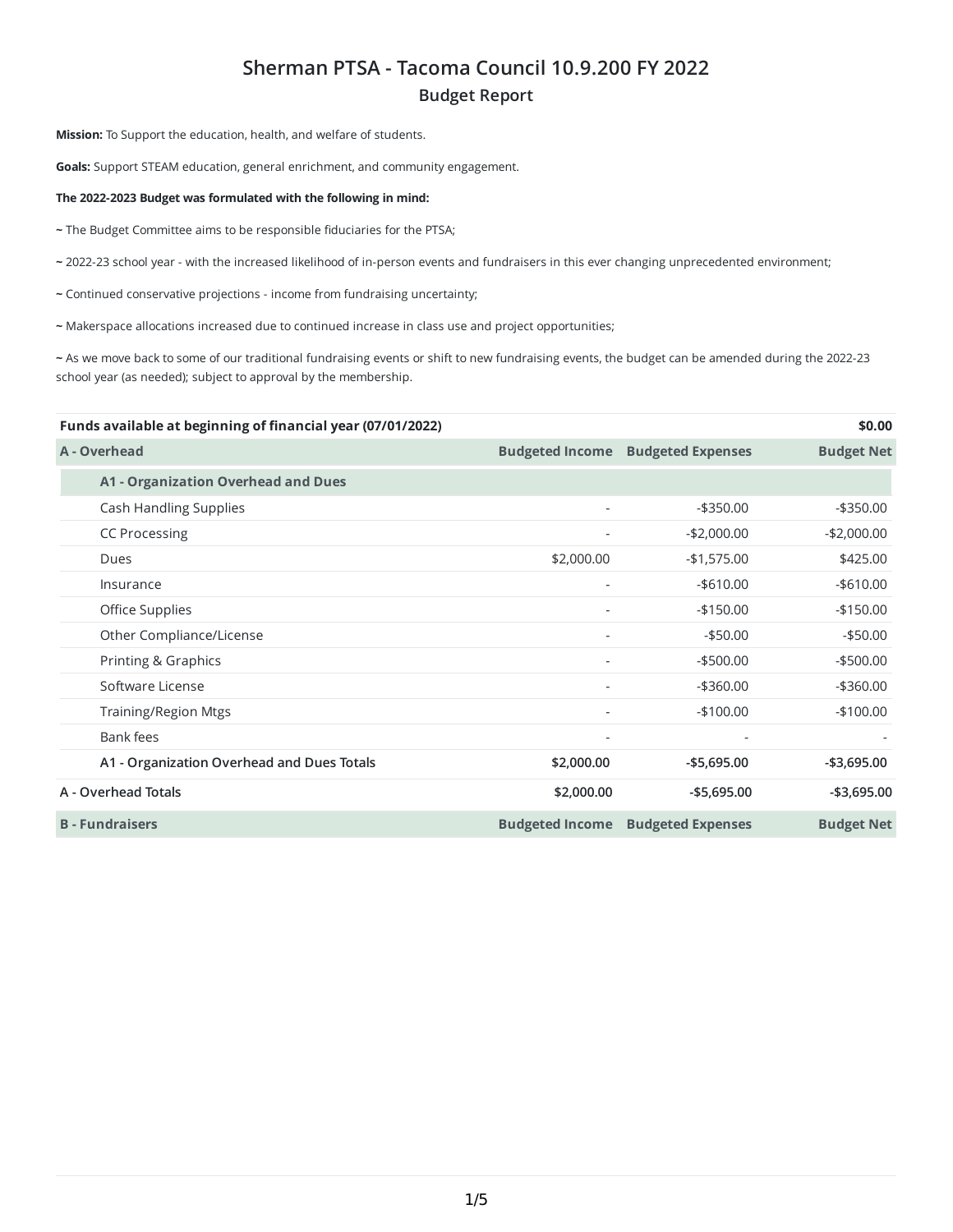| <b>B</b> - Fundraisers                                           |                          | <b>Budgeted Income Budgeted Expenses</b> | <b>Budget Net</b> |
|------------------------------------------------------------------|--------------------------|------------------------------------------|-------------------|
| <b>B1 - Fundraisers - Auction</b>                                |                          |                                          |                   |
| Auction - Rev - Tkt Sales                                        | \$8,000.00               | $\sim$                                   | \$8,000.00        |
| Auction - Rev - Sponsorships                                     | \$2,000.00               | ÷,                                       | \$2,000.00        |
| Auction - Rev - Bar                                              | \$4,000.00               |                                          | \$4,000.00        |
| Auction - Rev - BuyltNow                                         | \$1,000.00               |                                          | \$1,000.00        |
| Auction - Rev - Dessert Dash                                     | \$2,000.00               | $\overline{\phantom{a}}$                 | \$2,000.00        |
| Auction - Rev - Donations (> FMV)                                | \$50.00                  | ÷.                                       | \$50.00           |
| Auction - Rev - Live (up to FMV)                                 | \$10,000.00              |                                          | \$10,000.00       |
| Auction - Rev - Raffles                                          | \$2,000.00               |                                          | \$2,000.00        |
| Auction - Rev - Raise The Paddle                                 | $\bar{a}$                |                                          |                   |
| Auction - Rev - Silent (up to FMV)                               | \$8,000.00               |                                          | \$8,000.00        |
| Auction - Exp - Bar                                              |                          | $-$2,000.00$                             | $-$2,000.00$      |
| Auction - Exp - Caterer                                          |                          | $-$ \$5,500.00                           | $-$5,500.00$      |
| Auction - Exp - Decor                                            | $\sim$                   | $-$250.00$                               | $-$250.00$        |
| Auction - Exp - Experiences                                      | $\overline{\phantom{a}}$ | $-$1,250.00$                             | $-$1,250.00$      |
| Auction - Exp - Fltwr/Silver                                     |                          | $-$1,100.00$                             | $-$1,100.00$      |
| Auction - Exp - Mailing/Postage                                  | $\sim$                   | $\sim$                                   |                   |
| Auction - Exp - Printing                                         |                          | $-$200.00$                               | $-$200.00$        |
| Auction - Exp - Software                                         |                          | $-$ \$300.00                             | $-$300.00$        |
| Auction - Exp - State License                                    | $\sim$                   | $-$75.00$                                | $-$75.00$         |
| Auction - Exp - Venue                                            | $\overline{a}$           | $- $5,500.00$                            | $-$5,500.00$      |
| Auction - Exp - Stripe/Auctria Processing Fees                   |                          | $-$ \$350.00                             | $-$ \$350.00      |
| Auction - Exp - Materials for BuyltNow and Classroom<br>Projects |                          |                                          |                   |
| <b>B1 - Fundraisers - Auction Totals</b>                         | \$37,050.00              | $-$16,525.00$                            | \$20,525.00       |
| <b>B2 - Fundraisers - Other Income</b>                           |                          |                                          |                   |
| <b>Book Fair</b>                                                 | \$5,000.00               | $-$3,000.00$                             | \$2,000.00        |
| Corporate Rebates                                                | \$500.00                 |                                          | \$500.00          |
| <b>Other Donations</b>                                           | \$1,000.00               |                                          | \$1,000.00        |
| Read-a-Thon                                                      | \$5,500.00               | $-$500.00$                               | \$5,000.00        |
| Spirit Wear                                                      | \$2,000.00               |                                          | \$2,000.00        |
| Take Overs                                                       | \$2,000.00               | $\sim$                                   | \$2,000.00        |
| <b>Tiger Trot</b>                                                | \$4,500.00               | $-$500.00$                               | \$4,000.00        |
| Interest Income                                                  |                          |                                          |                   |
| B2 - Fundraisers - Other Income Totals                           | \$20,500.00              | $-$4,000.00$                             | \$16,500.00       |
| <b>B</b> - Fundraisers Totals                                    | \$57,550.00              | -\$20,525.00                             | \$37,025.00       |
| <b>C</b> - Missions                                              |                          | <b>Budgeted Income Budgeted Expenses</b> | <b>Budget Net</b> |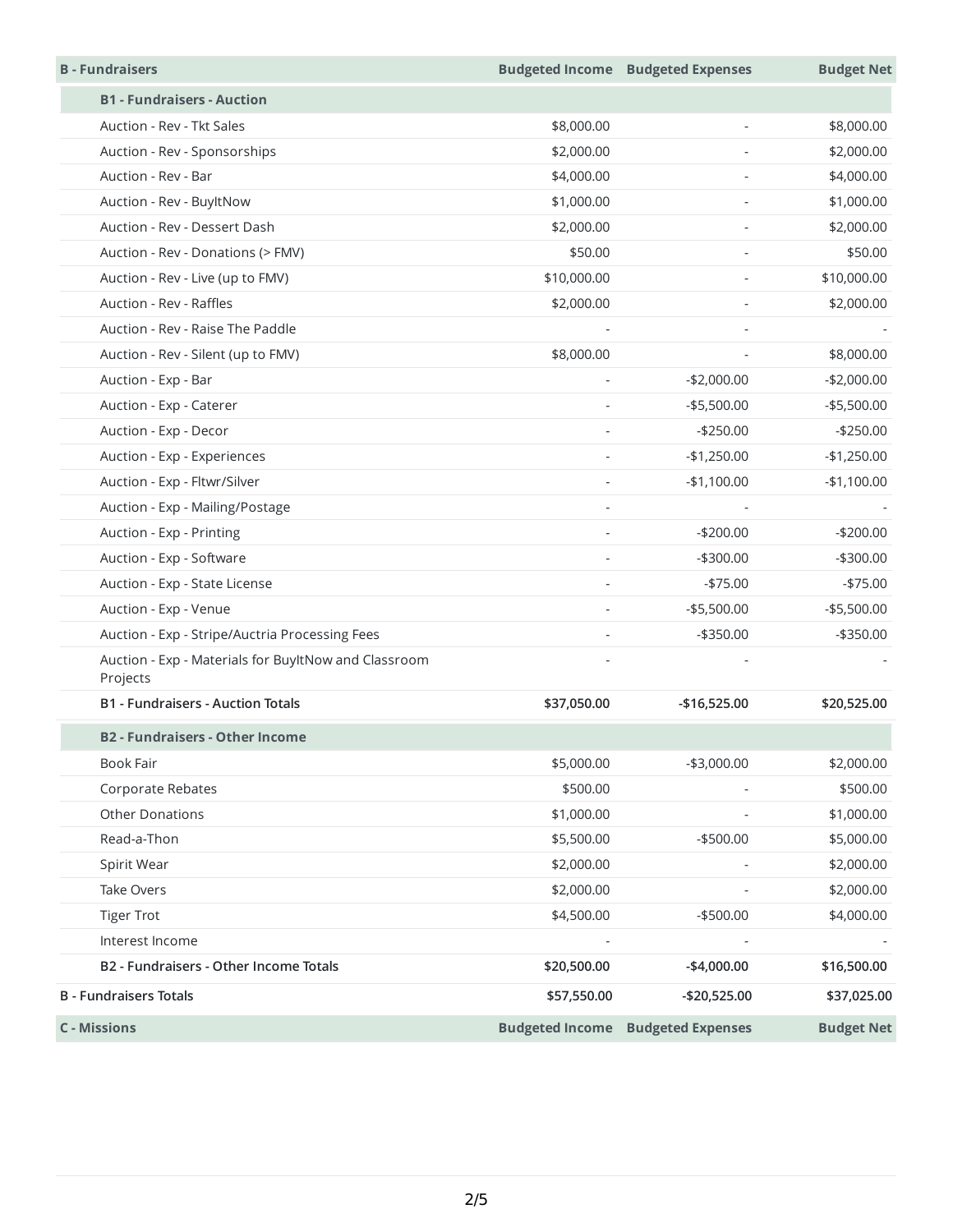| <b>C</b> - Missions                                     |                          | <b>Budgeted Income Budgeted Expenses</b> | <b>Budget Net</b> |
|---------------------------------------------------------|--------------------------|------------------------------------------|-------------------|
| <b>C1 - Mission: STEAM Education/Support</b>            |                          |                                          |                   |
| MakerSpace Coordinator                                  |                          | $-$26,000.00$                            | $-$26,000.00$     |
| Makerspace Supplies                                     |                          | $-$2,000.00$                             | $-$2,000.00$      |
| PBL Class Matls - K                                     |                          | $-$1,200.00$                             | $-$1,200.00$      |
| PBL Class Matls - Gr1                                   | L,                       | $-$1,200.00$                             | $-$1,200.00$      |
| PBL Class Matls - Gr2                                   |                          | $-$1,200.00$                             | $-$1,200.00$      |
| PBL Class Matls - Gr3                                   | ÷,                       | $-$1,200.00$                             | $-$1,200.00$      |
| PBL Class Matls - Gr4                                   | $\overline{\phantom{a}}$ | $-$1,200.00$                             | $-$1,200.00$      |
| PBL Class Matls - Gr5                                   |                          | $-$1,200.00$                             | $-$1,200.00$      |
| PBL Class Matls - Icoach                                |                          | $-$100.00$                               | $-$100.00$        |
| PBL Class Matls - LRC                                   | $\overline{a}$           | $-$200.00$                               | $-$200.00$        |
| PBL Class Matls - LAP                                   |                          | $-$200.00$                               | $-$200.00$        |
| <b>STEAM Fair</b>                                       |                          |                                          |                   |
| C1 - Mission: STEAM Education/Support Totals            |                          | -\$35,700.00                             | -\$35,700.00      |
| C2 - Mission: General Student/Teacher Enrichment        |                          |                                          |                   |
| 5th Grade Camp Scholarships                             | ÷,                       | $-$2,500.00$                             | $-$2,500.00$      |
| Out-of-Classroom XP                                     |                          |                                          |                   |
| Garden                                                  | ÷,                       | $-$500.00$                               | $-$500.00$        |
| JStart/IC Social/T&T                                    |                          | $-$250.00$                               | $-$250.00$        |
| Outstanding Ed/Golden Acorn                             |                          | $-$200.00$                               | $-$200.00$        |
| Special Events/Assemblies                               | ä,                       | $-$1,000.00$                             | $-$1,000.00$      |
| <b>Staff Appreciation</b>                               |                          | $-$2,000.00$                             | $-$2,000.00$      |
| Library Support                                         | L,                       | $-$250.00$                               | $-$250.00$        |
| Music Support                                           |                          | $-$250.00$                               | $-$250.00$        |
| PE Support                                              |                          | $-$250.00$                               | $-$250.00$        |
| Club Student Fees                                       | \$1,200.00               |                                          | \$1,200.00        |
| Club Stipends                                           |                          | $-$1,000.00$                             | $-$1,000.00$      |
| Club Materials                                          |                          | $-$200.00$                               | $-$200.00$        |
| Glee Club                                               | \$250.00                 | $-$250.00$                               |                   |
| XCtry/Track                                             | \$350.00                 | $- $350.00$                              |                   |
| C2 - Mission: General Student/Teacher Enrichment Totals | \$1,800.00               | $-$9,000.00$                             | $-$7,200.00$      |
| C3 - Mission: Parent & Community Engagement             |                          |                                          |                   |
| <b>Bingo Night</b>                                      | \$1,000.00               | -\$800.00                                | \$200.00          |
| Carnival                                                | \$6,000.00               | $-$2,000.00$                             | \$4,000.00        |
| Holiday Shoppe                                          | \$6,000.00               | $-$4,500.00$                             | \$1,500.00        |
| Masquerade Ball                                         | \$3,800.00               | $-$3,000.00$                             | \$800.00          |
| School Store                                            | \$800.00                 | $-$ \$800.00                             |                   |
| Sherman Vendor Fair                                     | \$150.00                 | $- $50.00$                               | \$100.00          |
| Yearbook                                                |                          | $-$100.00$                               | $-$100.00$        |
| Night at the Rainiers                                   | \$1,500.00               | $-$1,500.00$                             |                   |
| C3 - Mission: Parent & Community Engagement Totals      | \$19,250.00              | -\$12,750.00                             | \$6,500.00        |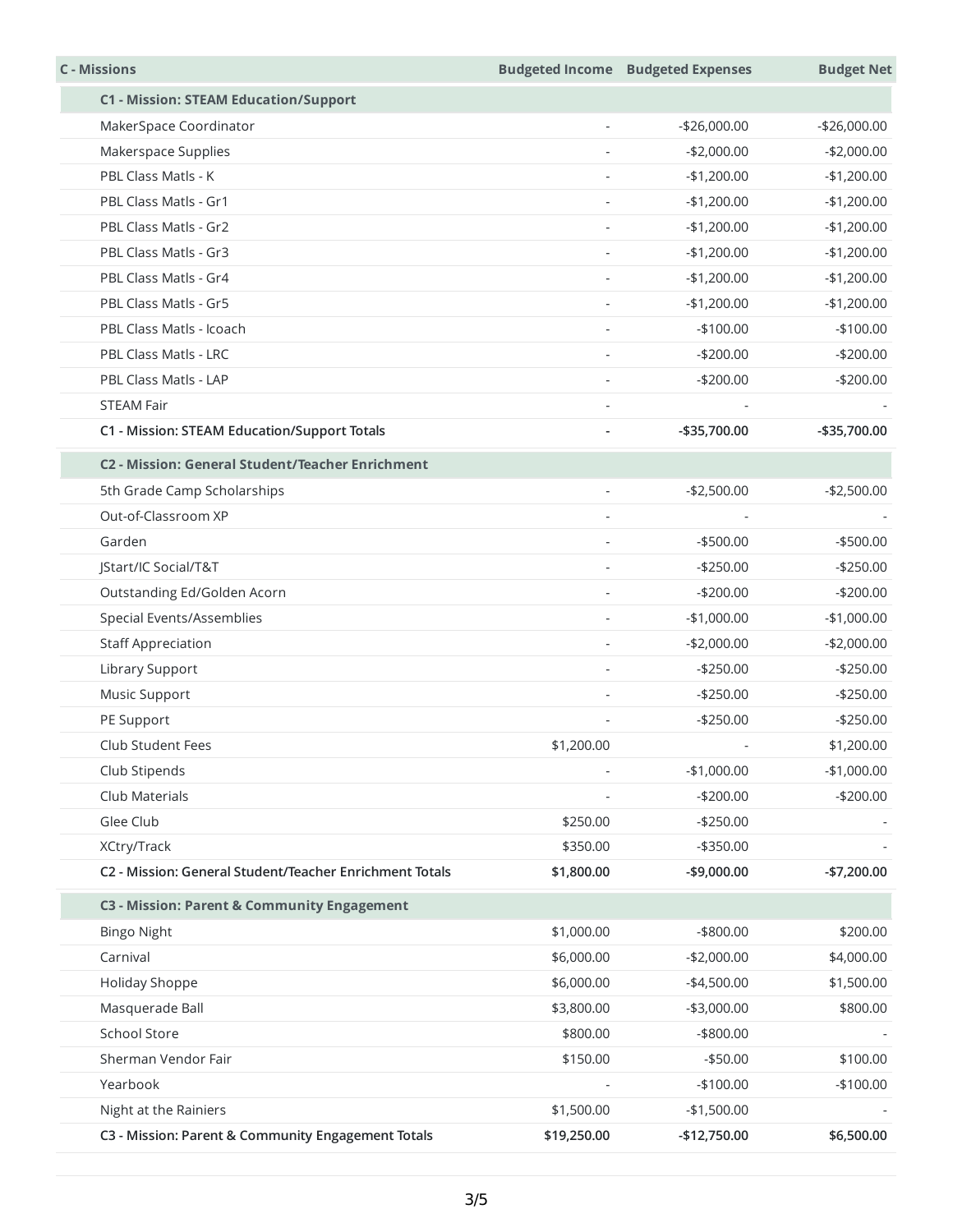| <b>C</b> - Missions                           |                          | <b>Budgeted Income Budgeted Expenses</b> | <b>Budget Net</b> |
|-----------------------------------------------|--------------------------|------------------------------------------|-------------------|
| <b>C4 - Mission: Health &amp; Wellness</b>    |                          |                                          |                   |
| Counseling Support                            | $\overline{\phantom{a}}$ | $-$750.00$                               | $-$750.00$        |
| Field Day Ts, Tiedye                          | \$1,900.00               | $-$1,900.00$                             |                   |
| Nutrition Support In-School                   | $\sim$                   | $-$100.00$                               | $-$100.00$        |
| Sunshine Fund                                 |                          | $-$100.00$                               | $-$100.00$        |
| <b>Testing Snack Support</b>                  | $\sim$                   | $-$1,100.00$                             | $-$1,100.00$      |
| Walk to School Day                            |                          | $-$50.00$                                | $-$50.00$         |
| C4 - Mission: Health & Wellness Totals        | \$1,900.00               | $-$4,000.00$                             | $-$2,100.00$      |
| <b>C5 - Mission: Theater</b>                  |                          |                                          |                   |
| Theater - Participation Fee                   | \$1,800.00               | $\overline{\phantom{a}}$                 | \$1,800.00        |
| Theater - Ticket Sales                        | \$7,000.00               |                                          | \$7,000.00        |
| Theater - Cast Party                          |                          | $-$100.00$                               | $-$100.00$        |
| Theater - Costumes/Makeup                     | $\overline{\phantom{a}}$ | $-$2,500.00$                             | $-$2,500.00$      |
| Theater - Infrastructure                      |                          | $-$ \$500.00                             | $-$ \$500.00      |
| Theater - MTI License                         |                          | $-$ \$800.00                             | -\$800.00         |
| Theater - Printing                            |                          | $-$100.00$                               | $-$100.00$        |
| Theater - Sets/Production                     |                          | $-$1,200.00$                             | $-$1,200.00$      |
| Theater - Stipends                            |                          | $-$2,000.00$                             | $-$2,000.00$      |
| Theater - Technical                           |                          | $-$ \$500.00                             | $-$ \$500.00      |
| Theater - Venue                               | $\bar{\phantom{a}}$      | $-$1,100.00$                             | $-$1,100.00$      |
| <b>C5 - Mission: Theater Totals</b>           | \$8,800.00               | -\$8,800.00                              |                   |
| <b>C</b> - Missions Totals                    | \$31,750.00              | -\$70,250.00                             | -\$38,500.00      |
| <b>D</b> - Designated Funds                   | <b>Budgeted Income</b>   | <b>Budgeted Expenses</b>                 | <b>Budget Net</b> |
| D1 - Designated Funds - 5th Grade Camp        |                          |                                          |                   |
| 2022-2023 5th Grade Camp                      |                          |                                          |                   |
| D1 - Designated Funds - 5th Grade Camp Totals |                          |                                          |                   |
| <b>D2 - Designated Funds - Prior Years</b>    |                          |                                          |                   |
| RTP 2020 Carryover                            | $\sim$                   | $-$2,835.00$                             | $-$2,835.00$      |
| RTP 18/19 Carryover Reallocated Picnic Tables |                          | $-$4,386.53$                             | $-$4,386.53$      |
| 2020/2021 Book Fair Proceeds                  |                          | $-$ \$452.58                             | $- $452.58$       |
| D2 - Designated Funds - Prior Years Totals    |                          | $-$7,674.11$                             | $-$7,674.11$      |
| D - Designated Funds Totals                   |                          | $-$7,674.11$                             | $-$7,674.11$      |
| <b>PayPal Fees</b>                            |                          | <b>Budgeted Income Budgeted Expenses</b> | <b>Budget Net</b> |
| PayPal Fees                                   |                          |                                          |                   |
| PayPal Fees Totals                            |                          |                                          |                   |
| <b>Square Fees</b>                            |                          | <b>Budgeted Income Budgeted Expenses</b> | <b>Budget Net</b> |
| Square Fees                                   |                          |                                          |                   |
| <b>Square Fees Totals</b>                     |                          |                                          |                   |